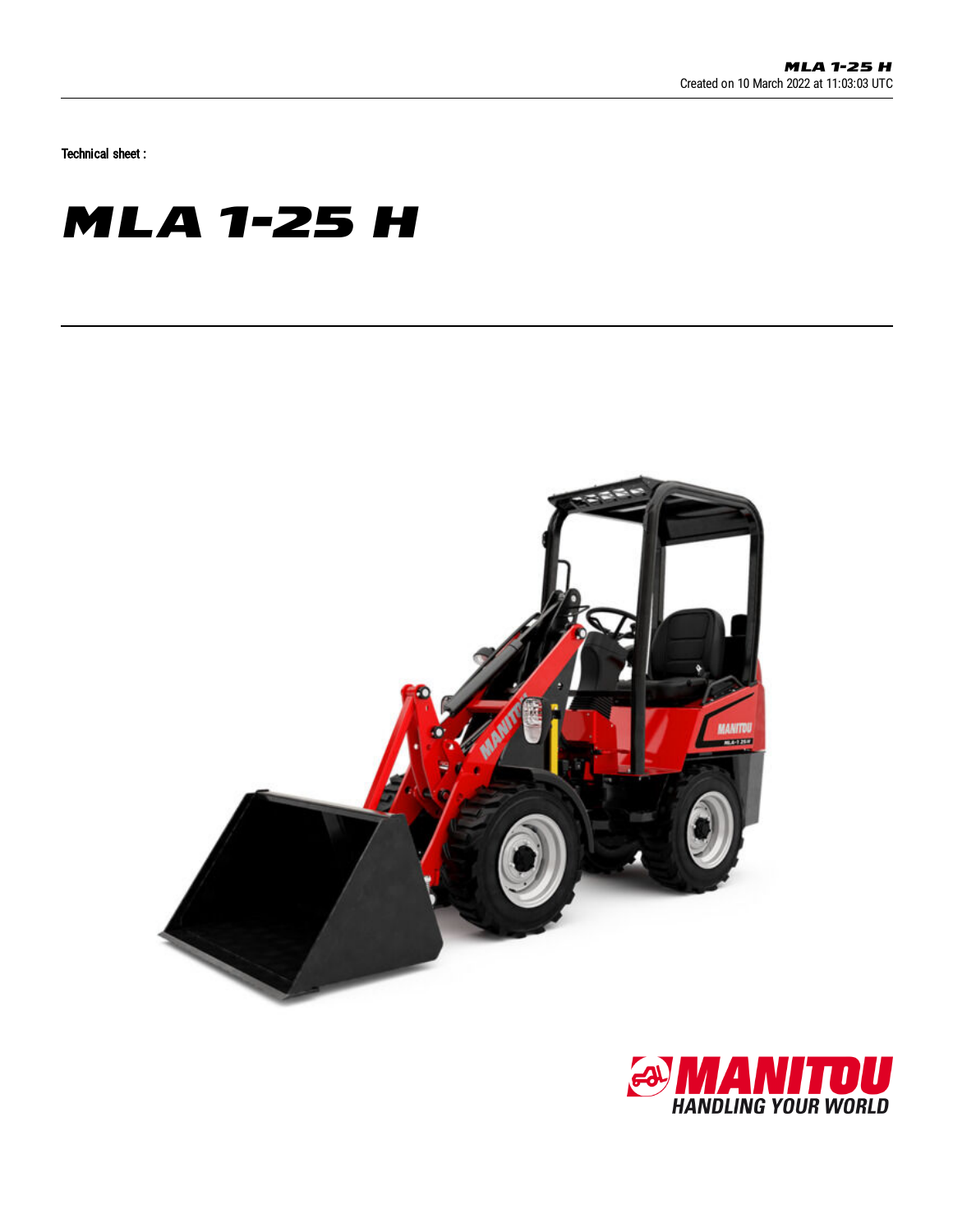| <b>Capacities</b>                                                |                | <b>Metric</b>                                   |
|------------------------------------------------------------------|----------------|-------------------------------------------------|
| Static tipping load with bucket (straight)                       |                | 875 kg                                          |
| Static tipping load with bucket (full turn)                      |                | 702 kg                                          |
| Static tipping load with forks (straight)                        |                | 666 kg                                          |
| Static tipping load with forks (full turn)                       |                | 523 kg                                          |
| Max. height of bucket pivot point                                | h35            | 2.71 m                                          |
| Max. lifting height (below forks)                                | h3             | 2.50 <sub>m</sub>                               |
| Breakout force with bucket                                       |                | 1080 daN                                        |
| <b>Weight and dimensions</b>                                     |                |                                                 |
| Unladen weight (with forks) with 4-post canopy                   |                | 1744 kg                                         |
| Overall length to carriage (without hitch)                       | 13             | 2.74 m                                          |
| Wheelbase                                                        | $\mathsf{v}$   | 1.35 mm                                         |
| Overall width of 4 posts canopy                                  | b22            | 0.79 <sub>m</sub>                               |
| Overall width (over tyres)                                       | b1             | 0.86 m                                          |
| Overall height with 4 posts canopy                               | h38            | 2.19 <sub>m</sub>                               |
| Tilt-up angle                                                    | a <sub>4</sub> | 40°                                             |
| Tilt-down angle                                                  | a5             | 45°                                             |
| External turning radius (over tyres)                             | Wa1            | 2.10 <sub>m</sub>                               |
| Articulation angle                                               |                | 45 °                                            |
| Standard tyres                                                   |                | Mitas - As Farmer - 7 00 12                     |
| Ground clearance                                                 | m4             | 0.19 <sub>m</sub>                               |
| <b>Engine</b>                                                    |                |                                                 |
| Engine brand                                                     |                | Yanmar                                          |
| Engine model                                                     |                | 3TNV76                                          |
| Environmental norm                                               |                | Stage 3A                                        |
| Number of cylinders / Capacity of cylinders                      |                | $3 - 1100$ cm <sup>3</sup>                      |
| I.C. Engine power rating / Power (kW)                            |                | 24.33 Hp / 18 kW                                |
| Max. torque / Engine rotation                                    |                | 65.60 Nm / 1800 rpm                             |
| Engine cooling system                                            |                | 2 radiators water + hydraulic oil               |
| <b>Transmission</b>                                              |                |                                                 |
| Transmission type                                                |                | Hydrostatic                                     |
| Number of gears (forward / reverse)                              |                | 1/1                                             |
| Max. travel speed (may vary according to applicable regulations) |                | 13 km/h                                         |
| Differential lock                                                |                | Limited slip differential on front & rear axles |
| Parking brake                                                    |                | Manual                                          |
| <b>Hydraulics</b>                                                |                |                                                 |
| Hydraulic pump type                                              |                | Gear pump                                       |
| Hydraulic flow - Pressure                                        |                | 30 l/min / 207 Bar                              |
| Drive hydraulic system pressure                                  |                | 320 Bar                                         |
| <b>Tank capacities</b>                                           |                |                                                 |
| Hydraulic oil                                                    |                | 341                                             |
| Fuel tank                                                        |                | 261                                             |
| Noise and vibration                                              |                |                                                 |
| Vibration to whole hand/arm                                      |                | $< 2.50$ m/s <sup>2</sup>                       |
| <b>Miscellaneous</b>                                             |                |                                                 |
| Cafabrack kamal                                                  |                | $DOPC = DDP + ab = (ba)(a + b)$                 |

S: a f e t y c a b h o m olo g: a tio n MLA 1-25 H - Created on 10 March 2022 at 11:03:03 UTC Metric

ROPS - FOPS cab (level 1)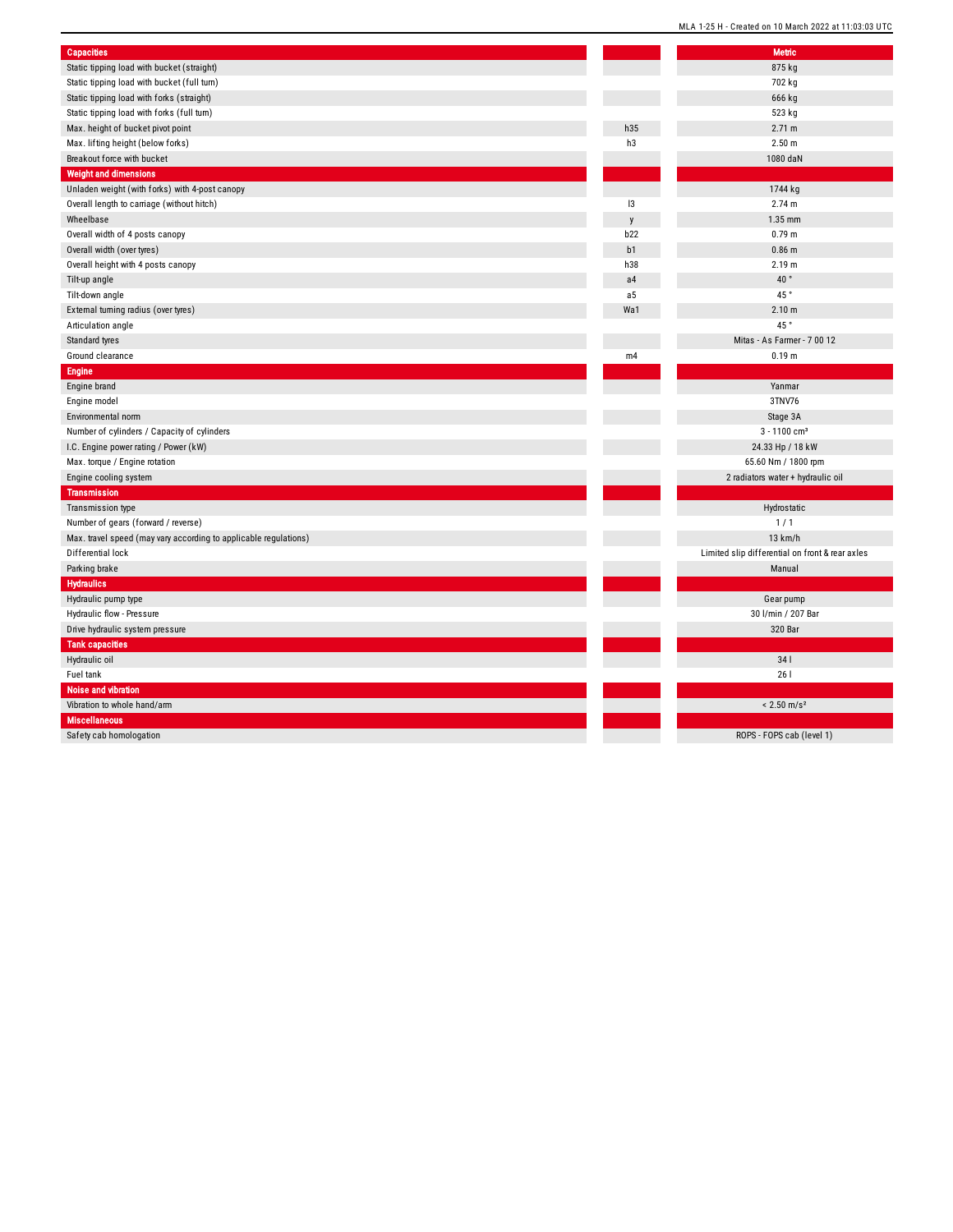## Options / Finishing

S: Standard / O: Optional / -: Not available

|                                           | <b>Essential</b> |
|-------------------------------------------|------------------|
| <b>Lifting function</b>                   |                  |
| Hydraulic attachment locking              | $\mathbf 0$      |
| <b>Operator station</b>                   |                  |
| Adjustable and telescopic steering column | $\mathbf 0$      |
| Canopy                                    |                  |
| <b>Motorization/Power</b>                 |                  |
| Attachment hydraulic line                 | $\sim$           |
| Continuous flow hydraulics                |                  |
| Self cleaning air prefilter               |                  |
| Lighting                                  |                  |
| Complete road lighting                    | $\mathbf 0$      |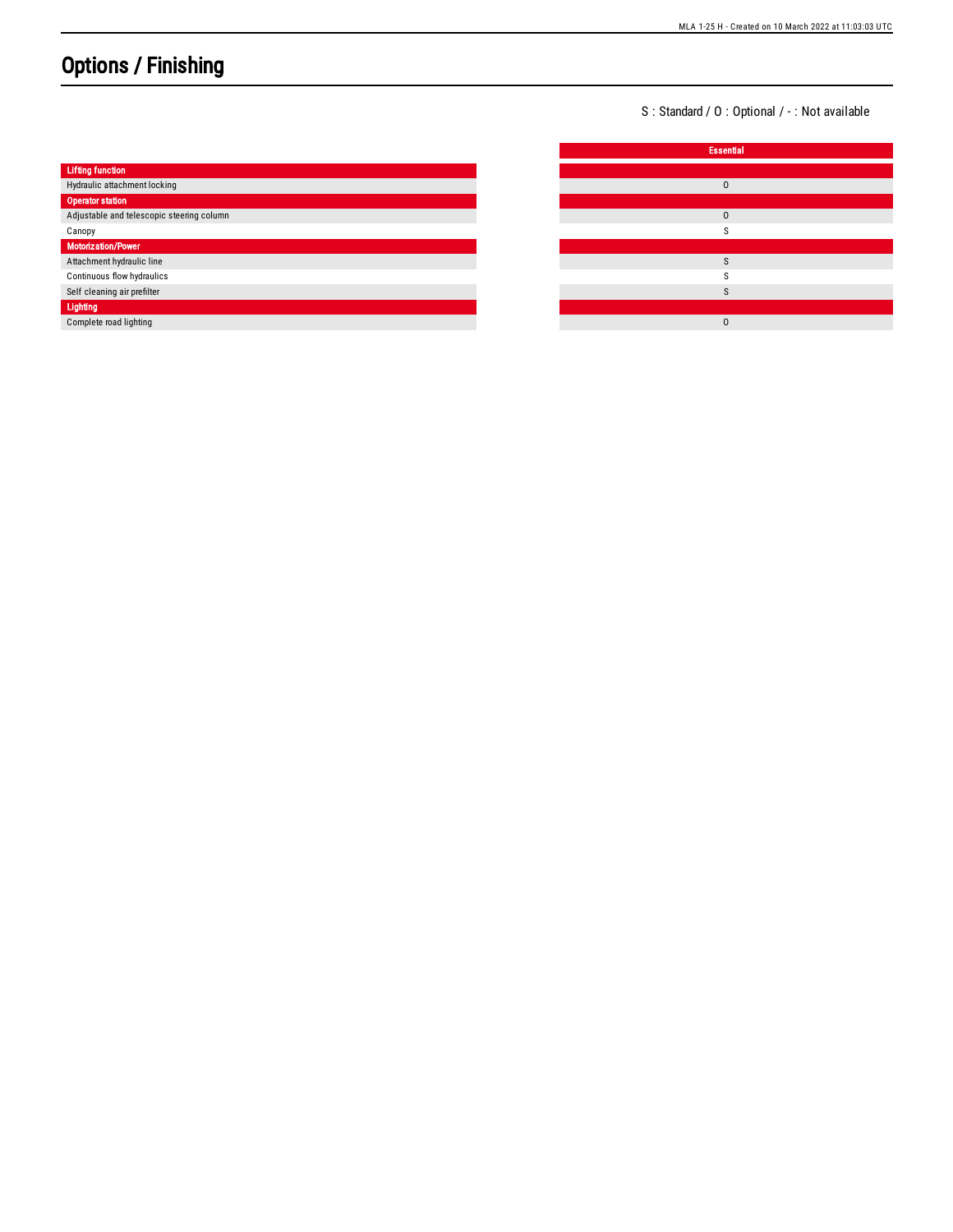## MLA 1-25 H - Dimensional drawing